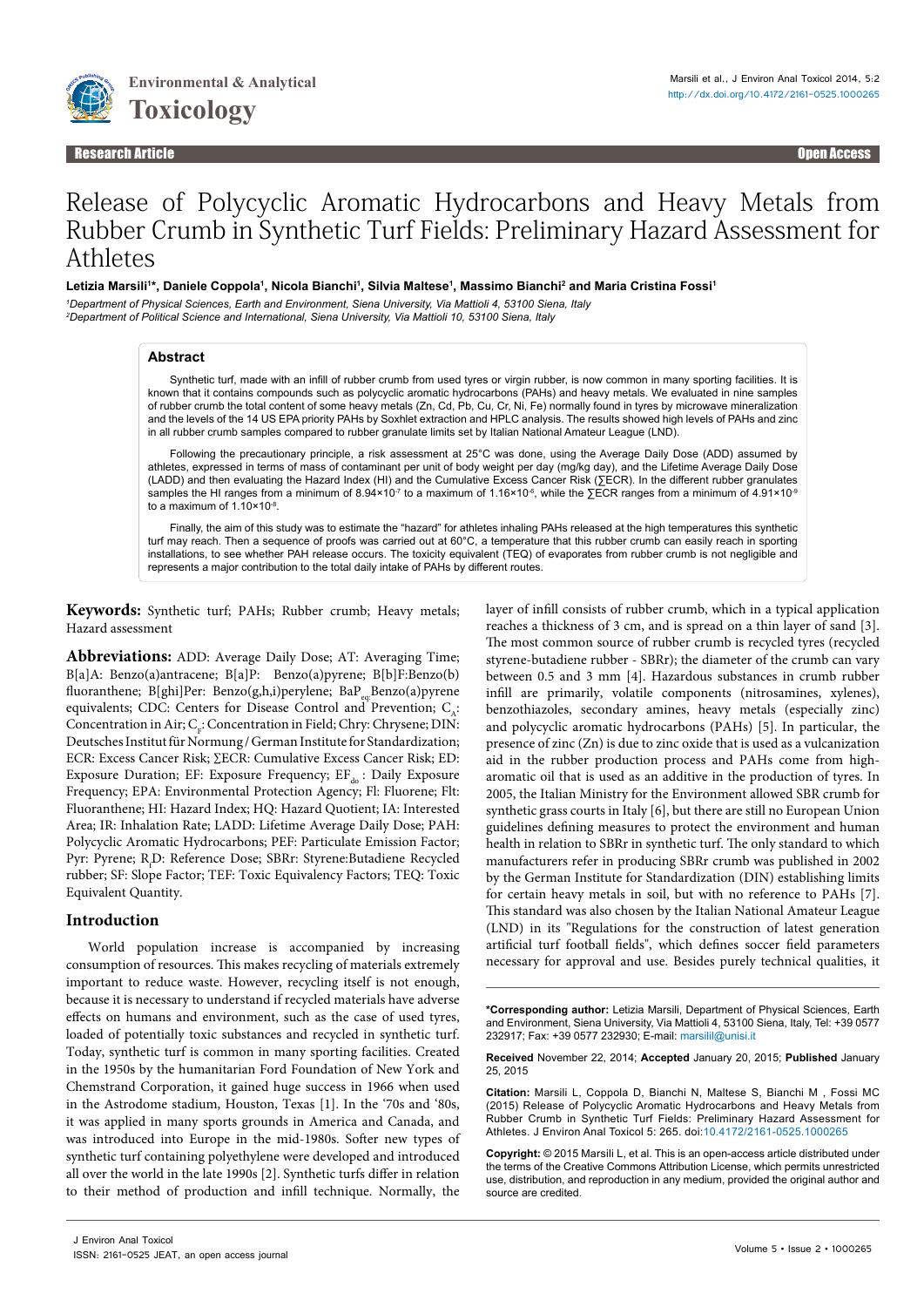also includes concentration limits for certain substances, including heavy metals and some high molecular weight PAHs (limits reflect those provided by Legislative Decree 152/2006 [8,9]. Sport grounds fitted with synthetic turf filled with crumb of recycled tyres may release dangerous particles in air, contaminate soil and groundwater with soluble contaminants leached by rain, and pose health hazards for residents and users due to inhalation of volatile substances [10]. Some coats for rubber granulates can effectively reduce emissions in the environment of these contaminants but they are not systematically used [11].

Though designed for sporting facilities, it is not uncommon to find synthetic grass in recreational parks and children's playgrounds. Synthetic turf may reach high temperatures: for example, on a day with an air temperature of 26°C in the early afternoon, synthetic surfaces may reach 60°C, making it difficult to play on them [2]. The U.S. Center for Disease Control and Prevention (CDC) has not yet assessed the risks associated with exposure to dust released by rubber crumb from playing fields. As a precautionary measure, it issued general recommendations for users to minimize any potential risk, such as wash aggressively hand and body after playing, do not eat and drink on the field and do not use clothes and shoes after the activity for normal life [12]. Some studies have focused on levels of heavy metals, such as Zn, or PAHs in tyre rubber, both in granulates and in leachate [3,13-15] evaluating also the ecotoxicological effects in different organisms and humans[14,16-19]. In response to concern about human exposure through direct contact or inhalation, the principal aims of this study were: 1) to quantify the PAHs and heavy metals contained in rubber crumb from recycled tyres, produced before 2010 [20]. used in synthetic turf, to determine whether PAHs are released and at what concentrations, becoming bioavailable to synthetic turf users at high temperatures; 2) to estimate respiratory uptake by athletes training on these grounds.

## **Materials and Methods**

## **Sample collection**

Samples of nine different synthetic turfs from football fields in Tuscany and Lazio (Italy) were analyzed. Samples 1 to 5 were new and had not yet been spread on playing fields yet; samples 6 to 9 were obtained from fields that had been laid down for 1 to 8 years. The crumb of sample 5 was virgin rubber and not recycled tyres (Table 1). In the laboratory, the samples were kept at room temperature, in black bags, away from sunlight.

#### **Heavy metals analysis**

The samples were mineralized in a microwave oven (EPA Method 3052 modified in the Lab. (Bianchi, p.c.)). About 0.3 g of rubber crumb sample was placed in Teflon containers, spiked with 8 mL nitric acid (HNO<sub>3</sub>) and 2 mL hydrogen peroxide (H<sub>2</sub>O<sub>2</sub>), then transferred to a microwave oven. The solutions thus obtained were cooled to a final volume of 50 mL and concentrations of lead (Pb), copper (Cu), nickel (Ni), zinc (Zn), chromium (Cr), cadmium (Cd) and iron (Fe) were evaluated. A blank was included in each series to check the purity of reagents and two tests of reference materials (ERM-EC680k and NIST-SRM2710) with concentrations certified by the Community Bureau of Reference were performed to check analytical accuracy. Cr, Cu, Ni, Pb and Cd concentrations were determined with PerkinElmer AAnalyst700 high-performance atomic absorption spectrometers with graphite furnace. Zn and Fe concentrations were determined with an Analytik Jena ContrAA700 acetylene flame atomic absorption

spectrophotometer. All metal concentrations were expressed as the mean of three replicates in μg/g on a dry weight basis.

## **PAH analysis**

**PAH extraction in rubber crumb:** PAHs were extracted according to [Griest and Caton](http://www.sciencedirect.com/science?_ob=ArticleURL&_udi=B6V74-435KDM9-6&_user=7597297&_coverDate=07%2F31%2F2001&_alid=1413158497&_rdoc=5&_fmt=high&_orig=search&_cdi=5832&_sort=r&_docanchor=&view=c&_ct=14&_acct=C000036918&_version=1&_urlVersion=0&_userid=7597297&md5=f83e679e3a3690505d37c237245ea322#bib10) [21,22] and [Holoubek et al](http://www.sciencedirect.com/science?_ob=ArticleURL&_udi=B6V74-435KDM9-6&_user=7597297&_coverDate=07%2F31%2F2001&_alid=1413158497&_rdoc=5&_fmt=high&_orig=search&_cdi=5832&_sort=r&_docanchor=&view=c&_ct=14&_acct=C000036918&_version=1&_urlVersion=0&_userid=7597297&md5=f83e679e3a3690505d37c237245ea322#bib14) [22]. with some modifications [23]. About 1.0 g of rubber crumb was extracted with a mixture of KOH 2M/methanol (1:4) in a Soxhlet apparatus for 4 h at 75°C. The mixture was extracted by shaking in separator funnels with 200 mL of cyclohexane. Liquid/liquid separation was performed to bring the PAH fraction into the supernatant. The liquid recovered was concentrated in a Rotavapor system, resuspended with 10 mL acetone/ hexane (1:1) and purified in a chromatographic column packed with 3 cm of Florisil, about 60–100 US mesh, previously set at 120°C for 2 h. Elution was carried out with 90 mL acetone/hexane (1:1). The organic fraction was concentrated and suspended in 0.5 mL acetonitrile for HPLC analysis.

PAH Extraction in evaporates of rubber crumb: Since synthetic fields can reach 60°C when the air temperature is about 25°C, a method to evaluate release of PAHs at this temperature was used. Small flasks (25 mL) were filled with a quantity of rubber crumb up to 3 cm high, in order to simulate their thickness in a synthetic field. Then, the following steps were applied: 1) a closed trap packed with a bottom layer of cotton/ fiberglass and a 3 cm layer of Florisil, previously activated at 120°C for 2 h, was placed on every flask; 2) the flask/trap system was kept at 60°C for about 5 h (assumed to be the average period at 25°C in a day) to capture the evaporates of rubber crumb; 3) liquid chromatography was then immediately performed using the trap as a column by pouring in 10 mL acetone/hexane (1:1) and then a further 90 mL of the same mixture; 4) the extract thus obtained was concentrated in a Rotavapor system and resuspended in 0.5 mL acetonitrile for HPLC analysis. This procedure (steps 1-4) was repeated three times to obtain three consecutive readings for each sample, thus determining whether or not the release of PAHs was continuous. The efficiency of the traps was validated with two different evaporation tests: first evaporation of the standard EPA 610 in acetonitrile (1/100) and, second evaporation, with the same amount of EPA 610 (1/100) mixed with a rubber crumb sample 3 cm high. HPLC analysis showed that the efficiency of the traps was about the 90%. In fact, in the first case, summing the amount of PAHs found in the evaporated to those found in the sample left in the flask, the value was almost like to the original amount of the standard EPA 610. In the other case of the standard mixed with the rubber crumb, there was a little matrix effect because the amount of PAHs found in the evaporated was lower (5-10%) than those found in the evaporated of the standard alone.

**PAH analysis:** PAHs were analyzed by an HPLC/fluorescence system. PAHs were separated using a reversed-phase column (Supelcosil LC-18, 25 cm  $\times$  4.6 mm i.d., 0.5 µm particle size, pore size 120Å) with an acetonitrile/water gradient from 60% to 100% acetonitrile for 20 min, then isocratically for 10 min. The flow rate was 1.5 mL/min. The mobile-phase was degassed with a helium stream. An external standard consisting of 16 PAHs from Supelco (EPA 610) was used. Fourteen PAHs were analyzed and the results expressed in ng/g. Recoveries were 80–98%. The detection limit, calculated at a signal-tonoise ratio of three, was 0.1 ng/g for all PAHs. Assay reproducibility was determined by five replicate analyses of a single sample: the coefficient of variation was 1-3%, depending on the compound. Blanks contained undetectable amounts of PAHs.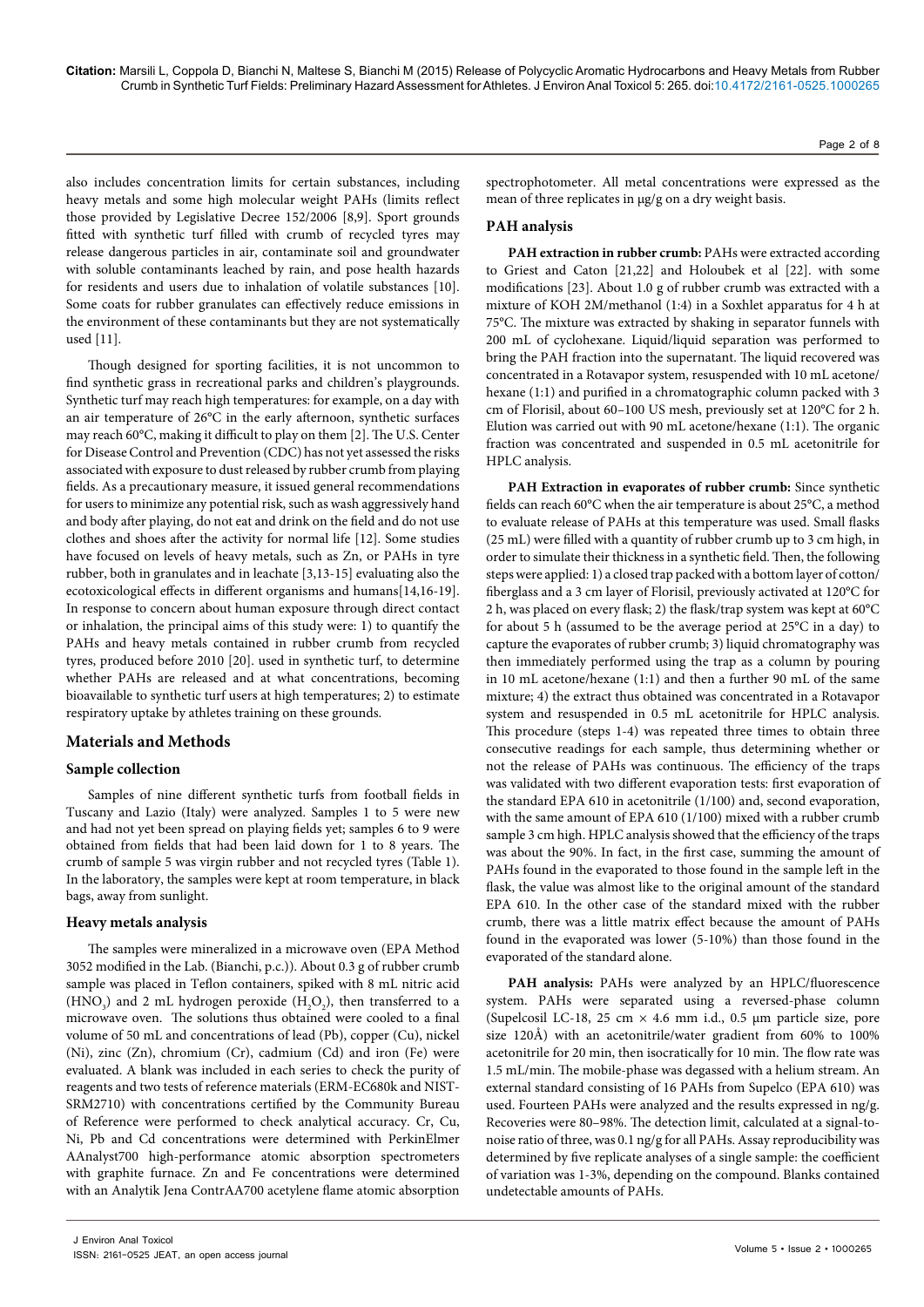Page 3 of 8

| Sample                      | Sample <sup>.</sup> | Sample 2 | Sample 3 | Sample 4 | Sample 5 | Sample 6 | Sample 7 | Sample 8 | Sample 9 |
|-----------------------------|---------------------|----------|----------|----------|----------|----------|----------|----------|----------|
| Years since<br>installation |                     |          |          |          |          |          |          |          |          |

**Table 1:** Years of installation in sporting infrastructure of the rubber crumb samples analysed.

## **Results and Discussion**

#### **Heavy metal concentrations in rubber crumb**

Table 2 shows the concentrations of heavy metals (cadmium, lead, chromium, nickel, copper, zinc and iron; mg/kg) in rubber crumb samples and the maximum admissible concentration set by the Italian National Amateur League [9]. These limits are identical to those of Dlgs. 152/2006 [8] for public parks and private and residential land.

Lead, chromium, nickel and copper were well below the limits in all samples. Three samples exceeded the limit for cadmium, two being new (samples 4 and 5) and the third already installed (sample 6). In the case of zinc, all samples recorded high concentrations: sample 1 showed the lowest concentration of zinc, exceeding the limit by a factor of more than 20; the worst case was sample 4, exceeding the limit by a factor of nearly 90. Concentrations were quite similar to those of the study of Bocca et al. [13], except for cadmium that was always below the limit in the cited study. Concentrations of iron were quite similar to each other, except for sample 2 that showed a particularly high peak.

Zinc values are in line with other studies concerned with it: Verschoor [3] not only assessed the quantity of zinc in the rubber infill, but also the amount released, showing that the aging of rubber has a high impact on the release of zinc, which the author estimated as an annual average of 50 mg/kg of rubber. The concentration of Zn found in leachate was 1.3 mg/L, which is above the limit imposed by the Dutch Soil Quality law [24,25].

Another study evaluated the bioavailability of certain metals and PAHs in human digestive fluids, assuming ingestion of crumb from synthetic fields [26]. Their results showed that Zn in particular exceeded the limits of the Department of Environmental Conservation (DEC) of New York State [27] for soil (2200 ppm), while the lead content in rubber crumb never exceeded these limits, but was very bioavailable in synthetic gastric fluid, thus representing a potential risk to athletes.

#### **PAH levels in rubber crumb**

It proved possible to identify and quantify the PAHs in all samples. All were priority PAHs according to USEPA [28] and some are known to be powerful carcinogens (Table 3) [29-32]. The total PAHs in tables and graphs are the sum of individual PAHs, while the carcinogenic PAHs are only those which are carcinogenic according to at least three classifications. Although benzo(a)pyrene (B[a]P) only accounted for 10-20% of the carcinogenic compounds, it is used by the European Commission Regulation 1881/2006 as an indicator of contamination by the 16 priority PAHs [33].

Table 4 shows the levels of single PAHs (ng/g) detected in samples 1 to 9. Samples 1 to 5 were obtained before they were spread on playing surfaces, whereas the samples 6 to 9 were collected directly from the fields and had been in place for 1 to 8 years. The two last rows of Table 4 show total PAH levels, obtained by summing all the PAHs quantified, and carcinogenic PAH levels, obtained by summing carcinogenic PAHs of Table 3.

 Figure 1 compares levels of total PAHs and carcinogenic PAHs in rubber crumb from the various football fields. Very high levels of total PAHs were found in samples 2, 9 and 1. Lower levels were found in

samples 3, 6, 7 and 8, indicating a difference between new samples and those already installed in soccer fields. Indeed, the load of PAHs was appreciably lower in samples 6, 7 and 8 (installed 3 to 8 years ago) than in the other samples. This shows that once installed, these fields lose part of their toxic load in the time. This fact is important for assessing toxicological hazard to athletes, therefore they are chronically exposed to these compounds.

Comparing the relative percentages of all PAHs on total PAHs of the different samples (Figure 2A-C), we noted that the highest PAHs in all samples, except sample 5, were benzo(b)fluoranthene (B[b]F) (samples 1, 2, 6 and 9) or pyrene (Pyr) (samples 3, 4, 7 and 8) but always followed by B[b]F. The fingerprint of sample 5 (natural rubber crumb, not recycled tyres) showed a high concentration of fluorene (Fl), followed by Pyr, fluoranthene (Flt) and B[b]F, unlike the other footprints. Although absolute levels of PAHs were high in this sample (Table 4), the three most abundant PAHs (Fl, Pyr and Flt) are not regarded as particularly hazardous or carcinogenic to humans and therefore this type of natural rubber crumb can be considered less toxic.

Table 5 shows the levels of those PAHs (mg/kg) of which the maximum admissible concentration is established [8], detected in the rubber crumb samples analyzed for this study. The Decree reported threshold values of concentration for some PAHs in soils and even if the comparison with the present data was not direct it could give some indications. All samples exceeded the limit for B[b]F and benzo(g,h,i) perylene (B[ghi]Per); in the case of B[b]F, sample 2 exceeded the limit by a factor of about 30, and samples 1 and 9 by a factor of about 20. No crumb exceeded the limit for chrysene (Chry).

## **PAH levels in evaporates of rubber crumb**

Table 6 shows the levels of benzo(a)anthracene (B[a]A), Chry, B[a] P and B[ghi]Per, among the most toxic high molecular weight PAHs detected in evaporates of nine rubber crumbs. We have taken only these PAHs because, when the evaporation test was repeated three times to obtain three consecutive readings for each sample, were the only PAHs which standard deviation (S.D.) was below the mean value in all nine samples. Among all samples, turf fields 9 and 1 released particularly high levels of all considered compounds. Evaporation tests showed that the releasing of four PAHs into the air by rubber crumb did not decrease with the time, suggesting chronic contamination in areas fitted with synthetic turf filled with rubber crumb.

It was also evaluated the mean times for total release of these four PAHs from the samples (Table 7). In theory, considering for each compound the total amount present in the rubber crumb samples and the amount found in the evaporated samples, we can estimate that for the new turf fields are necessary from a minimum of 811 times (sample 3) to a maximum of 4423 times (sample 2) to exhaust emissions of these compounds when the turf temperature reaches 60°C, then when the atmospheric temperature is 25°C. Regarding the used samples, in the same conditions of temperature, are required from a minimum of 346 times (sample 7) to a maximum of 655 times (sample 6). Assuming solar radiation keeps atmospheric temperature at 25°C for at least 5 h/day (heating experimental time in the Lab.) for 5 months of the year, there are 150 suitable days per year. Ignoring other sources of elimination, such as rainwater or washing that cause leaching and cooler days when the crumb still becomes warm, it would hypothetically take a minimum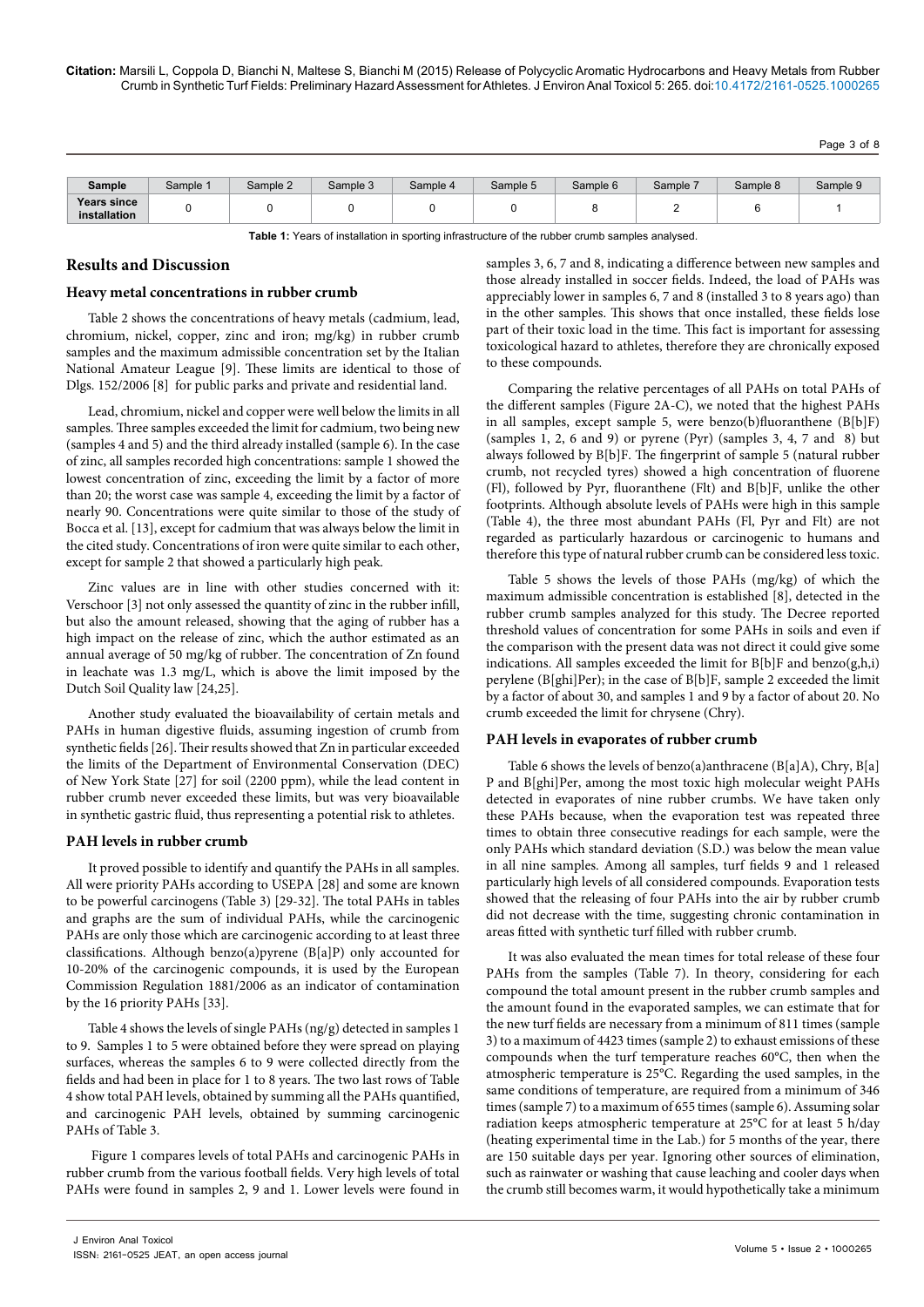Page 4 of 8

|                      | Cd<br>(mg/kg) | Pb<br>(mg/kg) | Cr<br>(mg/kg) | Ni<br>(mg/kg) | Cu<br>(mg/kg) | Zn<br>(mg/kg) | Fe<br>(mg/kg) |
|----------------------|---------------|---------------|---------------|---------------|---------------|---------------|---------------|
| Sample 1             | 1.81          | 27.86         | 7.92          | 26.12         | 46.42         | 3474.00       | 489.60        |
| Sample 2             | 1.77          | 17.51         | 17.52         | 9.86          | 39.96         | 3732.00       | 7256.00       |
| Sample 3             | 0.47          | 13.97         | 4.12          | 4.11          | 5.59          | 5314.00       | 129.12        |
| Sample 4             | 2.05          | 33.58         | 3.34          | 5.27          | 84.49         | 13202.00      | 657.40        |
| Sample 5             | 2.68          | 11.23         | 2.84          | 8.95          | 9.50          | 6462.00       | 355.40        |
| Sample 6             | 2.38          | 22.84         | 2.95          | 5.43          | 27.47         | 4866.00       | 1577.40       |
| Sample 7             | 0.47          | 10.76         | 3.58          | 5.14          | 5.49          | 4168.00       | 543.00        |
| Sample 8             | 1.51          | 29.44         | 1.91          | 3.90          | 14.43         | 6006.00       | 262.20        |
| Sample 9             | 1.53          | 38.99         | 5.37          | 5.75          | 65.11         | 4194.00       | 346.80        |
| Limit<br>(LND, 2011) | 2.00          | 100.00        | 150.00        | 120.00        | 120.00        | 150.00        | N.D.          |

**Table 2:** Levels (mg/kg) of cadmium, lead, chromium, nickel, copper, zinc and iron in samples of rubber crumb. The triple horizontal line separates new crumb (samples 1-5) and crumb sampled from sporting installations (samples 6-9). Values in bold exceeded the limits set by the Italian National Amateur League reported in the last row.

| Compound                        | Abbreviation   | <b>Structure</b><br>(# of rings) |                    | Molecular<br>Formula weight (g/<br>mol) | <b>Solubility</b><br>(mg/L) | <b>Melting</b><br>point<br>$(^{\circ}C)$ | <b>Boiling</b><br>point<br>$(^{\circ}C)$ | Vapor<br>at $25^{\circ}$ C       | Coefficient<br>tension (Pa) octanol/H.O<br>(log $K_{\text{ow}}$ ) | <b>IARC (2008)</b>                                                                                                              | <b>Carcinogenicity Carcinogenicity</b><br><b>NTP (2005)</b> | Carcinogenicity<br><b>IPCS (1998)</b>                                  | <b>Carcinogenicity NRCC</b><br>(1983)                                  |
|---------------------------------|----------------|----------------------------------|--------------------|-----------------------------------------|-----------------------------|------------------------------------------|------------------------------------------|----------------------------------|-------------------------------------------------------------------|---------------------------------------------------------------------------------------------------------------------------------|-------------------------------------------------------------|------------------------------------------------------------------------|------------------------------------------------------------------------|
| Naphthalene (S)                 | Naph           | $\overline{2}$                   | $C_{10}H_{8}$      | 128.17                                  | 31                          | 81                                       | 217.9                                    | 10.4                             | 3.40                                                              | 2B                                                                                                                              |                                                             | (?)                                                                    | $\mathsf 0$                                                            |
| Acenaphthene (S)                | Ace            | 3                                | C1, H <sub>s</sub> | 154.21                                  | 3.8                         | 95                                       | 279                                      | $2.9x10^{-1}$                    | 3.92                                                              | 3                                                                                                                               |                                                             | (?)                                                                    | $\mathbf 0$                                                            |
| Fluorene (S)                    | FI             | 3                                | $C_{13}H_{10}$     | 166.22                                  | 1.9                         | 115-116                                  | 295                                      | $8.0x10^{-2}$                    | 4.18                                                              | 3                                                                                                                               |                                                             |                                                                        | $\mathsf 0$                                                            |
| Phenanthrene (S)                | Phen           | 3                                | $C_{14}H_{10}$     | 178.23                                  | 1.1                         | 100.5                                    | 340                                      | $1.6x10^{-2}$                    | 4.60                                                              | 3                                                                                                                               |                                                             | (?)                                                                    | $\mathsf 0$                                                            |
| Anthracene (S)                  | Ant            | 3                                | $C_{14}H_{10}$     | 178.23                                  | 0.045                       | 216.4                                    | 342                                      | $8.0x10^{-4}$                    | 4.50                                                              | 3                                                                                                                               |                                                             | $\overline{\phantom{a}}$                                               | $\mathsf 0$                                                            |
| Fluoranthene (C)                | Fit            | $\overline{a}$                   | $C_{16}H_{10}$     | 202.26                                  | 0.26                        | 108.8                                    | 375                                      | $1.2x10^{-3}$                    | 5.22                                                              | 3                                                                                                                               |                                                             | $+$                                                                    | $\mathbf 0$                                                            |
| Pyrene (C)                      | Pyr            | 4                                | $C_{16}H_{10}$     | 202.26                                  | 0.132                       | 150.4                                    | 393                                      | $6.0x10^{-4}$                    | 5.18                                                              | 3                                                                                                                               |                                                             | (?)                                                                    | 0                                                                      |
| Benzo(a)anthracene (C)          | B[a]A          | $\overline{4}$                   | $C_{18}H_{12}$     | 228.29                                  | 0.011                       | 160.7                                    | 400                                      | $2.8x10^{-5}$                    | 5.61                                                              | 2B                                                                                                                              | Yes                                                         | ٠                                                                      | $\ddot{}$                                                              |
| Chrysene (C)                    | Chry           | $\overline{4}$                   | $C_{18}H_{12}$     | 228.29                                  | 0.0015                      | 253.8                                    | 448                                      | $8.4x10^{-5}$<br>$(20^{\circ}C)$ | 5.91                                                              | 2B                                                                                                                              | Yes                                                         | $\ddot{}$                                                              | $\pm$                                                                  |
| Benzo(b)fluoranthene (C)        | B[b]F          | 5                                | $C_{20}H_{12}$     | 252.32                                  | 0.0015                      | 168.3                                    | 481                                      | $6.7x10^{-5}$<br>$(20^{\circ}C)$ | 6.12                                                              | 2B                                                                                                                              | Yes                                                         |                                                                        | $++$                                                                   |
| Benzo(k)fluoranthene (C)        | B[k]F          | 5                                | $C_{20}H_{12}$     | 252.32                                  | 0.0008                      | 215.7                                    | 480                                      | $1.3x10^{-8}$<br>$(20^{\circ}C)$ | 6.84                                                              | 2B                                                                                                                              | Yes                                                         | $\div$                                                                 | $\mathbf{0}$                                                           |
| Benzo(a)pyrene (C)              | <b>B[a]P</b>   | 5                                | $C_{20}H_{12}$     | 252.32                                  | 0.0038                      | 178.1                                    | 496                                      | $7.3x10^{-7}$                    | 6.50                                                              |                                                                                                                                 | Yes                                                         | ٠                                                                      | $^{++}$                                                                |
| Dibenz(a,h)anthracene (C)       | D[ah]A         | 6                                | $C_{22}H_{14}$     | 278.35                                  | 0.0005                      | 266.6                                    | 524                                      | $5.3x10^{-8}$<br>$(20^{\circ}C)$ | 6.50                                                              | 2A                                                                                                                              | Yes                                                         | $\ddot{\phantom{1}}$                                                   | $^{++}$                                                                |
| Benzo(g,h,i)perylene (C)        | B[ghi]Per      | 6                                | $C_{22}H_{12}$     | 276.34                                  | 0.00026                     | 278.3                                    | 545                                      | $1.4x10^{-8}$                    | 7.10                                                              | 3                                                                                                                               |                                                             | (?)                                                                    | $\mathbf 0$                                                            |
| Indeno $(1,2,3cd)$ pyrene $(C)$ | $[I1,2,3-cd]P$ | 6                                | $C_{22}H_{12}$     | 276.34                                  | 0.062                       | 163.6                                    | 536                                      | $1.3x10^{-8}$<br>$(20^{\circ}C)$ | 6.58                                                              | 2B                                                                                                                              | Yes                                                         | $\ddot{}$                                                              | $\ddot{}$                                                              |
|                                 |                |                                  |                    |                                         |                             |                                          |                                          |                                  |                                                                   | 1 demonstrated carcinogenic<br>2A probable carcinogenicity<br>2B possible carcinogenicity<br>3 carcinogenicity not demonstrated |                                                             | + positive<br>- negative<br>? uncertain<br>() insufficient<br>evidence | 0 not carcinogenic<br>± uncertain<br>carcinogenicity<br>+ carcinogenic |

Table 3: PAH compounds detected in rubber crumb samples. Abbreviations: S – petrogenic; C – pyrogenic. Grey shades indicate carcinogenicity, determined in at least three published studies, and degree of carcinogenicity.

|                          | Sample 1 | Sample 2 | Sample 3 | Sample 4 | Sample 5 | Sample 6 | Sample 7 | Sample 8 | Sample 9 |
|--------------------------|----------|----------|----------|----------|----------|----------|----------|----------|----------|
|                          | (ng/g)   | (ng/g)   | (ng/g)   | (ng/g)   | (ng/g)   | (ng/g)   | (ng/g)   | (ng/g)   | (ng/g)   |
| Naphthalene              | 774.28   | 2039.61  | 360.19   | 804.53   | 424.87   | 246.14   | 407.59   | 223.32   | 1136.00  |
| Acenaphthene             | 7297.50  | 10148.88 | 352.12   | 4200.53  | 416.15   | 405.31   | 1309.41  | 508.71   | 6321.31  |
| Fluorene                 | 10367.21 | 11025.47 | 426.81   | 1347.92  | 4944.42  | 1152.60  | 528.52   | 1665.02  | 7145.12  |
| Phenanthrene             | 708.74   | 1160.10  | 146.90   | 1560.01  | 149.00   | 247.79   | 76.03    | 37.92    | 1013.08  |
| Anthracene               | 80.30    | 138.12   | 38.25    | 282.62   | 44.56    | 76.39    | 7.64     | 34.59    | 182.28   |
| Fluoranthene             | 2939.37  | 3740.04  | 872.96   | 1979.53  | 2243.22  | 710.43   | 993.99   | 817.50   | 3244.74  |
| Pyrene                   | 5670.11  | 6729.04  | 3983.32  | 5974.83  | 3800.41  | 1643.56  | 2144.43  | 1909.15  | 10280.99 |
| Benzo(a)anthracene       | 1166.03  | 1612.58  | 92.28    | 440.21   | 267.10   | 115.46   | 41.37    | 5.38     | 389.40   |
| Chrysene                 | 2898.05  | 3422.21  | 923.00   | 1396.91  | 700.38   | 243.57   | 921.07   | 622.18   | 916.56   |
| Benzo(b)fluoranthene     | 11103.33 | 15715.42 | 1149.65  | 4569.85  | 1563.07  | 1899.14  | 1248.07  | 1440.33  | 10185.76 |
| Benzo(k)fluoranthene     | 679.05   | 1203.44  | 68.25    | 504.87   | 353.09   | 126.77   | 224.24   | 611.64   | 3615.88  |
| Benzo(a)pyrene           | 256.10   | 464.58   | 119.81   | 229.96   | 165.92   | 265.10   | 60.28    | 51.72    | 662.56   |
| Dibenz(a,h)anthracene    | 464.36   | 362.12   | 192.90   | 72.75    | 426.97   | 344.52   | 109.13   | 134.76   | 573.26   |
| Benzo(g,h,i)perylene     | 902.89   | 449.76   | 395.63   | 418.68   | 585.24   | 543.82   | 239.69   | 344.92   | 475.49   |
| <b>Total PAHs</b>        | 45307.32 | 58211.37 | 9122.05  | 23783.19 | 16084.40 | 8020.60  | 8311.45  | 8407.13  | 46142.43 |
| <b>Carcinogenic PAHs</b> | 16566.92 | 22780.35 | 2545.89  | 7214.55  | 3476.52  | 2994.56  | 2604.16  | 2866.02  | 16343.42 |

**Table 4:** Levels of PAHs (ng/g) detected in nine samples of rubber crumb. The triple vertical line separates new crumb (1-5) from crumb sampled directly from sporting facilities (6-9).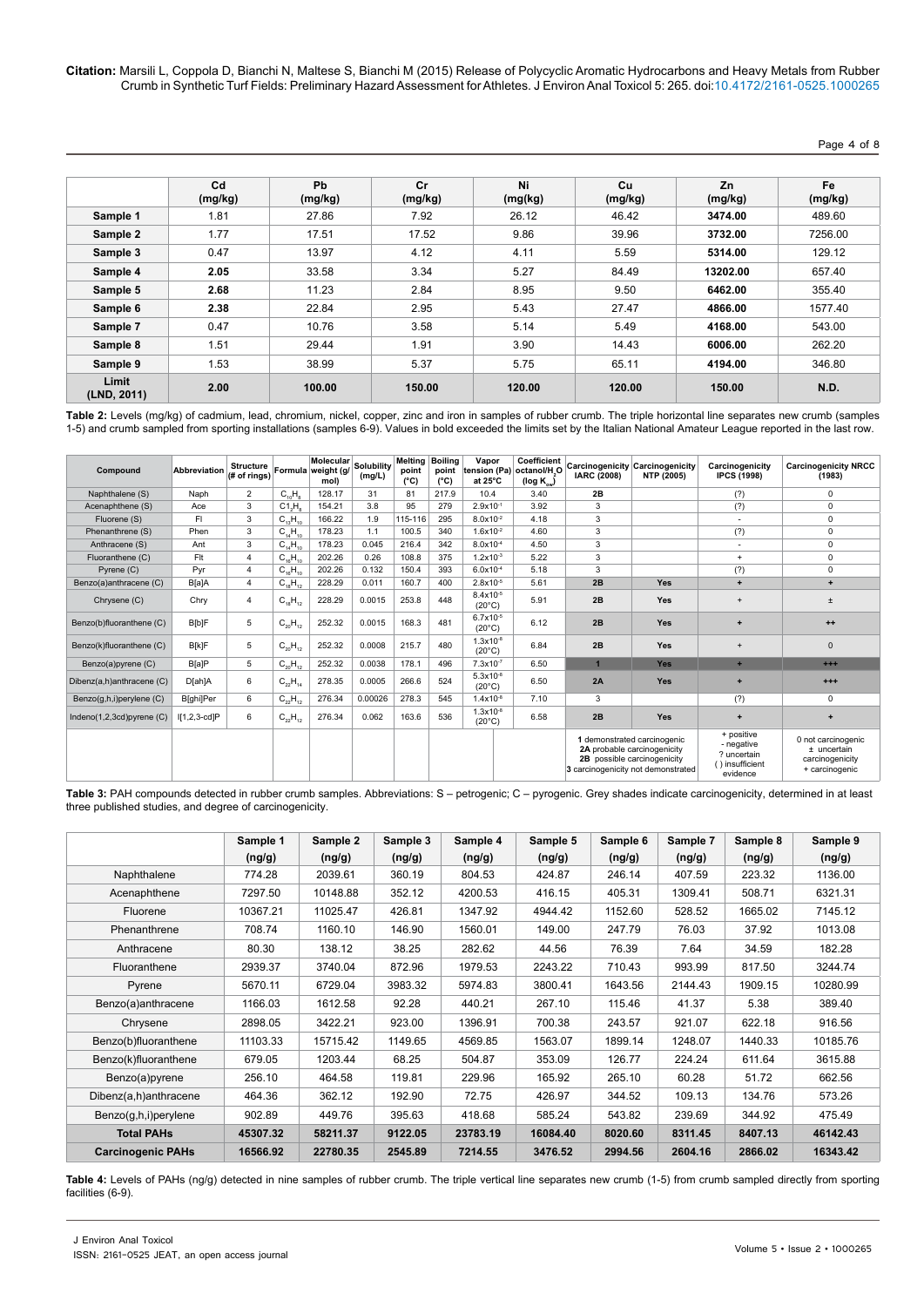



of 2 years (sample 7) to a maximum of about 29 years (sample 2) to reach theoretical zero concentration of PAHs.

## **Risk assessment for PAH inhalation from synthetic fields**

The approach to assess human health risks through the inhalation route in the synthetic turf fields, plans to consider field surface as soil surface [24]. Then, if field surface does not reach a temperature of 25°C, the contaminant release in air can be associated to wind erosion and volatilization and the inhalation risk must consider also the contaminated dust resuspension. This site-specific inhalation risk evaluation that we have conducted on the rubber granulates of the nine synthetic fields, follows the recommendations of the Dlgs. 152/06 [8] and the indication of the technical procedure issued by APAT [34]. This evaluation procedure is applied separately on each pollutant and, at the end, all individual risk values obtained are summed. In order to proceed to this estimation, it is important to know the particulate emission factor (PEF) of outdoor matter of the survey site. We considered PEF equal to PM10×10<sup>-6</sup> kg/mg, where PM10 are the levels of total inhalable dusts (mg/m<sup>3</sup>) potentially containing PAHs, assuming that all the particles present in the air as PM10 result from the volatilization of particles from the field, and not as an input from the wide variety of anthropogenic and crustal sources. Then, the following results are overestimated and they must be considered as extreme worst case screening. The precautionary principle is applied taking into account the highest average concentration of PM10 recorded in 2010 in Tuscany (since 8 turfs of 9 came from Tuscany) which is PM10 =  $0.0517$  mg/m<sup>3</sup>. Considering a punctiform source of contamination, it is possible to evaluate the contaminant concentration in air  $(C_{\lambda})$  given by  $C_A$  = contaminant concentration in field ( $C_F$ ) (mg/kg)  $\times$  PEF. In this way it is possible to calculate the Average Daily Dose (ADD), assumed by the athletes, expressed in terms of mass of contaminant per unit of body weight per day (mg/kg day). The ADD is calculated to evaluate toxic effects taking into consideration the  $C_{A}$  values, the inhalation rate (IR) of an athlete (3.6 m<sup>3</sup>/h), the daily exposure frequency ( $EF_{d0}$ ) (2) h/d), the exposure frequency (EF) in a year (208 d/year), the exposure duration (ED) (20 years), the body weight (BW) (70 kg) and the averaging time (AT) (20 years x 365 d/year):

ADD=  $(C_A \times IR \times EF_{do} \times EF \times ED) / (BW \times AT)$ 

Furthermore, the Lifetime Average Daily Dose (LADD), used for the evaluation of carcinogenic effects, is calculated simply with the same parameters of ADD, except the Averaging Time (AT) that for carcinogenic effects considers 70 years (70 years x 365 d/year).

Starting from ADD and LADD values, in the last step it is possible to calculate a Hazard Quotient (HQ) as an indicator of risks associated with health effects other than cancer, and Excess Cancer Risk (ECR) as the incremental probability of an exposed person developing cancer over



**Figure 3:** The Interested Area (IA) of size 18 x 32 m (576  $m^2$ ) in the central position of a regular soccer field.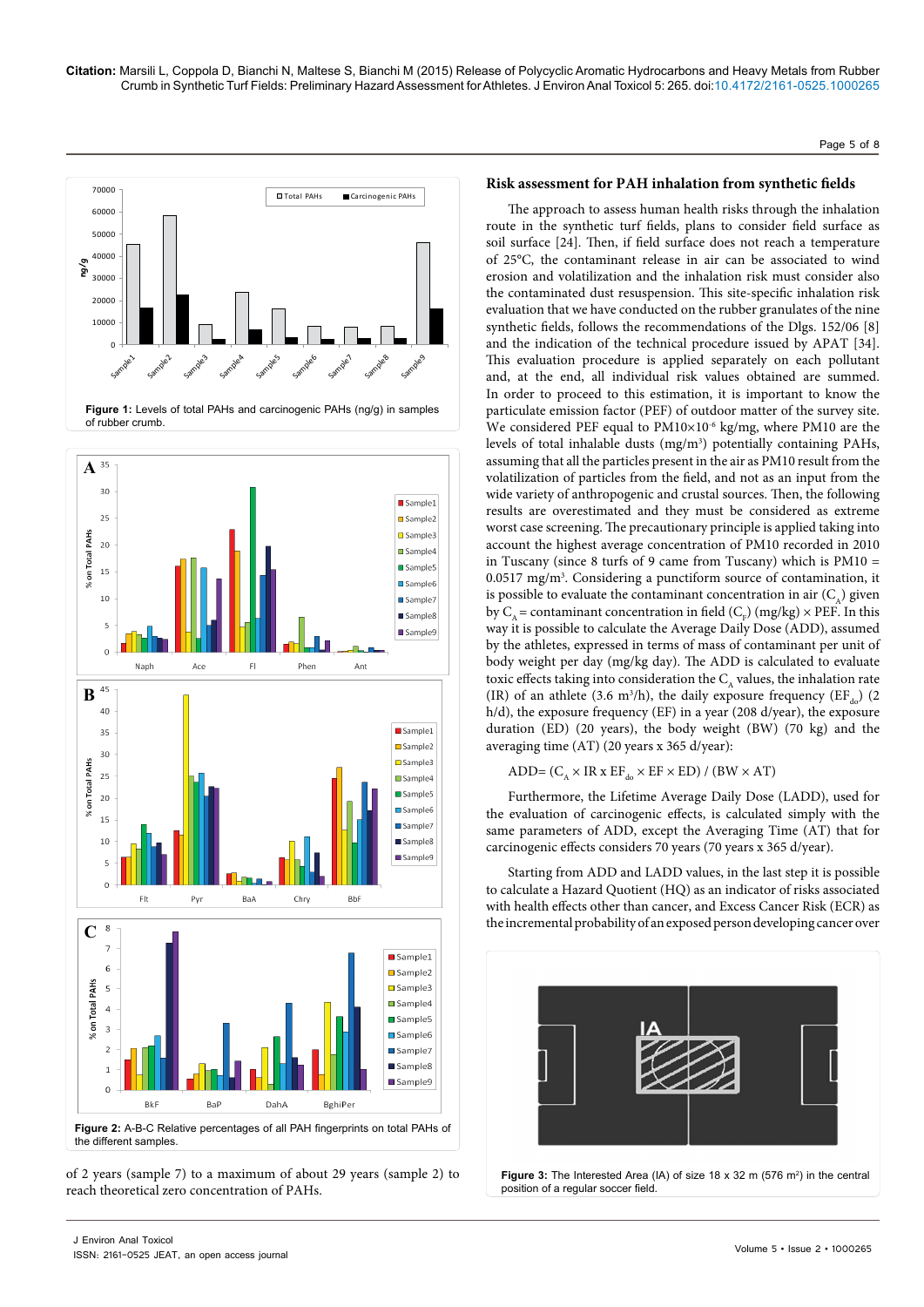#### Page 6 of 8

|                          | Pyr (mg/kg) | $B(a)A$ (mg/kg) | Chry (mg/kg) | B[b]F(mg/kg) | B(k)F(mg/kg) | B(a)P(mg/kg) | D(ah)A (mg/kg) | B(ghi)Per (mg/kg) |
|--------------------------|-------------|-----------------|--------------|--------------|--------------|--------------|----------------|-------------------|
| Sample 1                 | 5.67        | 1.17            | 2.90         | 11.10        | 0.68         | 0.26         | 0.46           | 0.90              |
| Sample 2                 | 6.73        | 1.61            | 3.42         | 15.72        | 1.20         | 0.46         | 0.36           | 0.45              |
| Sample 3                 | 3.98        | 0.09            | 0.92         | 1.15         | 0.07         | 0.12         | 0.19           | 0.40              |
| Sample 4                 | 5.97        | 0.44            | 1.40         | 4.57         | 0.50         | 0.23         | 0.07           | 0.42              |
| Sample 5                 | 3.80        | 0.27            | 0.70         | 1.56         | 0.35         | 0.17         | 0.43           | 0.59              |
| Sample 6                 | 1.64        | 0.12            | 0.24         | 1.90         | 0.13         | 0.27         | 0.34           | 0.54              |
| Sample 7                 | 2.14        | 0.04            | 0.92         | 1.25         | 0.22         | 0.06         | 0.11           | 0.24              |
| Sample 8                 | 1.91        | 0.01            | 0.62         | 1.44         | 0.61         | 0.05         | 0.13           | 0.34              |
| Sample 9                 | 10.28       | 0.39            | 0.92         | 10.19        | 3.62         | 0.66         | 0.57           | 0.48              |
| Limit (Digs<br>152/2006) | 5.00        | 0.50            | 5.00         | 0.50         | 0.50         | 0.10         | 0.10           | 0.10              |

**Table 5:** Levels of PAHs (mg/kg) with maximum admissible concentration known detected in samples and the limits set by the Legislative Decree 152/2006. The triple horizontal line separates new crumb (samples 1-5) from crumb sampled from sporting installations (samples 6-9). Values in bold exceeded the limit.

|          | Benzo(a)anthracene (ng/g) |      |      | Chrysene (ng/g) |      | Benzo(a)pyrene (ng/g) |      | Benzo(g,h,i)perylene (ng/g) |
|----------|---------------------------|------|------|-----------------|------|-----------------------|------|-----------------------------|
|          | Mean                      | S.D. | Mean | S.D.            | Mean | S.D.                  | Mean | S.D.                        |
| Sample 1 | 0.43                      | 0.14 | 5.82 | 3.18            | 0.48 | 0.32                  | 0.58 | 0.30                        |
| Sample 2 | 0.16                      | 0.07 | 1.46 | 0.07            | 0.15 | 0.10                  | 0.43 | 0.17                        |
| Sample 3 | 0.14                      | 0.06 | 1.43 | 0.42            | 0.12 | 0.02                  | 0.42 | 0.19                        |
| Sample 4 | 0.15                      | 0.10 | 1.30 | 0.57            | 0.11 | 0.07                  | 0.50 | 0.23                        |
| Sample 5 | 0.27                      | 0.18 | 1.06 | 0.09            | 0.21 | 0.06                  | 0.62 | 0.50                        |
| Sample 6 | 0.16                      | 0.05 | 1.73 | 1.33            | 0.28 | 0.19                  | 0.68 | 0.36                        |
| Sample 7 | 0.18                      | 0.07 | 2.26 | 1.42            | 0.26 | 0.11                  | 0.64 | 0.28                        |
| Sample 8 | 0.28                      | 0.06 | 1.32 | 0.29            | 0.19 | 0.02                  | 0.49 | 0.09                        |
| Sample 9 | 0.49                      | 0.66 | 2.53 | 1.08            | 0.89 | 0.70                  | 1.28 | 0.07                        |

Table 6: Levels (ng/g) of benzo(a)anthracene, chrysene, benzo(a)pyrene and benzo(g,h,i)perylene in evaporates of rubber crumb samples at 60°C.

|          | Mean Time (days at atmospheric T=25°C) | SD   |
|----------|----------------------------------------|------|
| Sample 1 | 1325                                   | 1047 |
| Sample 2 | 4423                                   | 3990 |
| Sample 3 | 811                                    | 185  |
| Sample 4 | 1734                                   | 967  |
| Sample 5 | 846                                    | 150  |
| Sample 6 | 655                                    | 396  |
| Sample 7 | 346                                    | 136  |
| Sample 8 | 410                                    | 229  |
| Sample 9 | 568                                    | 234  |

**Table 7:** Estimated mean time (days) and standard deviation (SD) for total release of B[a]A, Chry, B[a]P and B[ghi]Per (sum of the four PAHs) from rubber crumb samples. The triple horizontal line divides new crumb (samples 1-5) from crumb sampled from sporting installations (samples 6-9).

a lifetime using for each pollutant the inhalation pathway toxicological parameters that are Reference Dose  $(R_f D)$  for HQ calculation (HQ =  $ADD/R<sub>f</sub>D)$  and Slope Factor (SF) for ECR calculation (ECR = LADD  $\times$  SF) (Table 8A-B). The values of these parameters are included in the ISS/ISPESL 2009 database [35] (Table 8A-B). HQs for all PAHs are summed to provide an overall Hazard Index (HI). When  $HI \leq 1$ there are no concern for potential adverse systemic health effects in the exposed individuals. Summing the individual ECR for all PAHs, it provides the Cumulative Excess Cancer Risk (∑ECR), that is acceptable  $if < 10^{-6}$  [36]. In the different rubber granulates samples was found a HI range that varies between a minimum of  $8.94 \times 10^{-7}$  in sample 4 and a maximum of  $1.16\times10^{-6}$  in sample 1 (Table 8A). The ∑ECR range goes from a minimum of  $4.91\times10^{-9}$  for sample 6 to a maximum of  $1.10\times10^{-8}$ for sample 1 again (Table 8B). All values were considered as acceptable. Menichini et al. [37] found an excess lifetime cancer risk of  $1\times10^{-6}$  for an athlete with an intense 30-years activity; then despite the different parameters considered for the athlete in this study, the results are very similar.

In reality, when the ambient temperature is 25°C and direct sunlight exposure is present on field, rubber granulates reach a mean temperature of 60°C, where a chronic release of PAHs occur, as seen in section 3.3. According to the high evaporation which occurs in this condition and knowing that these fields are used anyway with such temperatures, despite it should be decreased by watering, we calculate an estimate of risk for outdoor fields at 60°C. Applying again the precautionary principle estimating the maximum risk, we consider only the central area of the field of size  $18 \times 32$  m (576 m<sup>2</sup>), from now indicated as Interested Area (IA) (Figure 3), where the exchange of air at 2 m is irrelevant because it comes from surrounding perimeter and then it has the same toxicological characteristics. The air temperature at 2 m above the field is considered to have the same temperature as the granulates, according to the principle of the vertical temperature gradient. First, we calculated the quantity of crumb in a soccer field, averaging the specific weights  $(γ)$ , which were similar, of the various samples analyzed (mean 0.518 g/mL). Considering IA paved with synthetic turf 3 cm thick, the quantity of crumb of specific weight 0.518 g/mL is 8951 kg. To estimate risk to human health from exposure to PAHs, we expressed the toxicity of the various PAHs with respect to B[a]P, in other words as Benzo(a)Pyrene Equivalent (BaP<sub>a</sub>). We calculated the Toxic Equivalent Quantity (TEQ) by multiplying the individual PAH levels in evaporates by their Toxic Equivalency Factor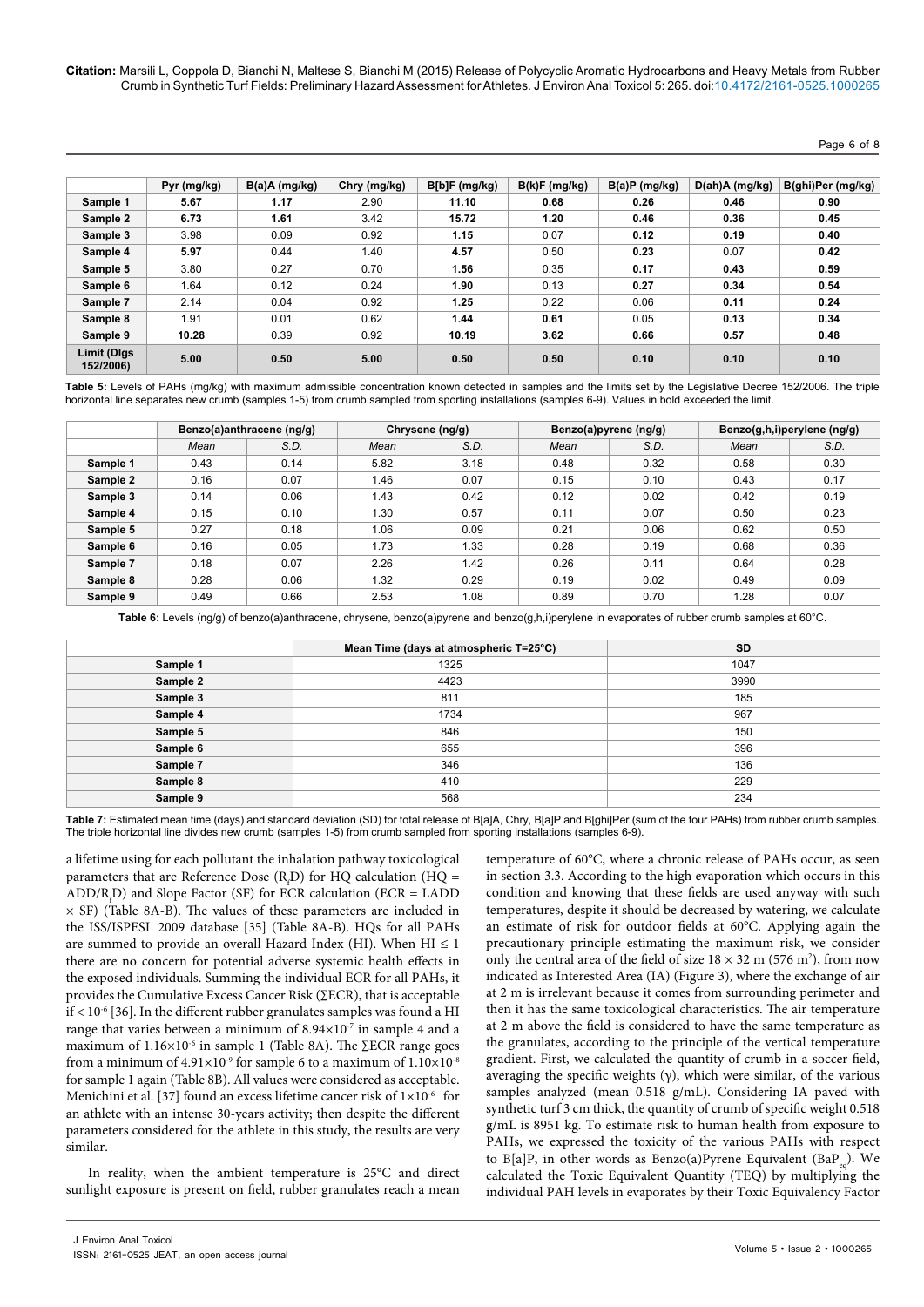Page 7 of 8

|              |                        | Sample 1        | Sample 2               | Sample 3               | Sample 4        | Sample 5        | Sample 6        | Sample 7               | Sample 8        | Sample 9        |
|--------------|------------------------|-----------------|------------------------|------------------------|-----------------|-----------------|-----------------|------------------------|-----------------|-----------------|
| Α            | <b>RfD</b>             | HQ              | HQ                     | HQ                     | HQ              | HQ              | HQ              | HQ                     | HQ              | HQ              |
| Pyr          | $3.00x10^{-02}$        | 5.73x10-07      | $6.80x10^{-07}$        | 4.02x10-07             | $6.04x10^{-07}$ | $3.84x10^{-07}$ | 1.66x10-07      | $2.17x10^{-07}$        | 1.93x10-07      | 1.04x10-06      |
| B(a)A        | 2.85x10-01             | 1.24x10-08      | 1.71x10-08             | 9.81x10-10             | 4.68x10-09      | 2.84x10-09      | $1.23x10^{-09}$ | 4.40x10-10             | 5.72x10-11      | 4.14x10-09      |
| Chry         | $3.00x10^{-02}$        | 2.90x10-07      | $3.46x10^{-07}$        | $9.32 \times 10^{-08}$ | $1.41x10^{-07}$ | 7.07x10-08      | $2.46x10^{-08}$ | $9.30x10^{-08}$        | $6.28x10^{-08}$ | $9.26x10^{-08}$ |
| B[b]F        | $2.85x10^{-01}$        | $1.18x10^{-07}$ | $1.67x10^{-07}$        | $1.22 \times 10^{-08}$ | $4.86x10^{-08}$ | $1.66x10^{-08}$ | $2.02x10^{-08}$ | $1.33x10^{-08}$        | $1.53x10^{-08}$ | $1.08x10^{-07}$ |
| B(k)F        | $2.85x10^{-02}$        | 7.22x10-08      | 1.28x10-07             | 7.26x10-09             | 5.37x10-08      | $3.75x10^{-08}$ | 1.35x10-08      | $2.38x10^{-08}$        | $6.50x10^{-08}$ | $3.84x10^{-07}$ |
| B(a)P        | $3.14x10^{+00}$        | 2.48x10-10      | 4.49x10-10             | $1.16x10^{-10}$        | 2.22x10-10      | 1.60x10-10      | 2.56x10-10      | 5.83x10-11             | 5.00x10-11      | 6.40x10-10      |
| B(ghi)Per    | $3.00x10^{-02}$        | $9.12x10^{-08}$ | 4.54x10-08             | $4.00x10^{-08}$        | 4.23x10-08      | 5.91x10-08      | $5.49x10^{-08}$ | $2.42x10^{-08}$        | $3.48x10^{-08}$ | 4.80x10-08      |
| HI           |                        | $1.16x10^{-06}$ | $1.38x10^{-06}$        | $5.56x10^{-07}$        | $8.94x10^{-07}$ | $5.71x10^{-07}$ | $2.81x10^{-07}$ | $3.71x10^{-07}$        | $3.71x10^{-07}$ | $1.68x10^{-06}$ |
| в            | <b>SF</b>              | Sample 1        | Sample 2               | Sample 3               | Sample 4        | Sample 5        | Sample 6        | Sample 7               | Sample 8        | Sample 9        |
|              |                        | <b>ECR</b>      | <b>ECR</b>             | <b>ECR</b>             | <b>ECR</b>      | <b>ECR</b>      | <b>ECR</b>      | <b>ECR</b>             | <b>ECR</b>      | <b>ECR</b>      |
| B(a)A        | $6.00x10^{-01}$        | $6.06x10^{-10}$ | 8.38x10-10             | 4.79x10-11             | 2.29x10-10      | 1.39x10-10      | $6.00x10^{-11}$ | $2.15x10^{-11}$        | 2.80x10-12      | 2.02x10-10      |
| Chry         | $6.10x10^{-03}$        | 1.53x10-11      | 1.81x10-11             | 4.87x10-12             | 7.38x10-12      | $3.70x10^{-12}$ | 1.29x10-12      | 4.86x10-12             | 3.29x10-12      | 4.84x10-12      |
| <b>B[b]F</b> | $6.00x10^{-01}$        | 5.77x10-09      | $8.16x10^{-09}$        | 5.97x10-10             | 2.37x10-09      | 8.12x10-10      | 9.87x10-10      | 6.48x10-10             | 7.48x10-10      | 5.29x10-09      |
| B(k)F        | $3.10x10^{-02}$        | 1.82x10-11      | $3.23 \times 10^{-11}$ | $1.83 \times 10^{-12}$ | 1.36x10-11      | 9.48x10-12      | $3.40x10^{-12}$ | $6.02x10^{-12}$        | 1.64x10-11      | 9.71x10-11      |
| B(a)P        | 7.32x10 <sup>+00</sup> | $1.62x10^{-09}$ | $2.94x10^{-09}$        | 7.59x10-10             | $1.46x10^{-09}$ | $1.05x10^{-09}$ | $1.68x10^{-09}$ | $3.82 \times 10^{-10}$ | $3.28x10^{-10}$ | $4.20x10^{-09}$ |
| D(ah)A       | 7.30x10 <sup>+00</sup> | $2.93x10^{-09}$ | 2.29x10-09             | $1.22 \times 10^{-09}$ | 4.60x10-10      | $2.70x10^{-09}$ | $2.18x10^{-09}$ | $6.90x10^{-10}$        | 8.52x10-10      | $3.62x10^{-09}$ |
| $\Sigma$ ECR |                        | $1.10x10^{-08}$ | $1.43x10^{-08}$        | $2.63x10^{-09}$        | $4.54x10^{-09}$ | $4.71x10^{-09}$ | 4.91x10-09      | $1.75x10^{-09}$        | $1.95x10^{-09}$ | $1.34x10^{-08}$ |

**Table 8.** Hazard Quotient (HQ) and Excess Cancer Risk (ECR) values calculated using the Reference Dose (R<sub>,</sub>D) for HQ calculation (HQ = ADD/R<sub>,</sub>D) (Table 8A) and Slope Factor (SF) for ECR calculation (ECR = LADD x SF) (Table 8B). The values of the R<sub>-</sub>D and SF are included in the ISS/ISPESL 2009 database (ISS/ISPESL, 2009). HQs for all PAHs are summed to provide an overall Hazard Index (HI). When HI ≤ 1 there are no concern for potential adverse systemic health effects in the exposed individuals. Summing the individual ECR for all PAHs, it provides the Cumulative Excess Cancer Risk (∑ECR), that is acceptable if < 10-6 (USEPA, 2009) [39].

|            | Sample 1 | Sample 2 | Sample 3 | Sample 4 | Sample 5     | Sample 6 | Sample <sup>-</sup> | Sample 8 | Sample 9 |
|------------|----------|----------|----------|----------|--------------|----------|---------------------|----------|----------|
| TEQ (ng/g) | 0.59     | 0.19     | v. I v   | u. Ir    | ስ ጎድ<br>u.zu | 0.30     | 0.32                | 0.24     | 0.98     |
|            |          |          |          |          |              |          |                     |          |          |

Table 9. Toxicity Equivalent (TEQ) in benzo(a)pyrene equivalents (BaP<sub>eq</sub>) in evaporate of crumb samples.

(TEF). This data was only calculated for PAHs that showed limited variability in the three replicates of evaporates, as mentioned above. Thus, the TEQ is based on Chry (TEF=0.01), B[a]A (TEF=0.1), B[a]P (TEF=1) and B[ghi]Per (TEF=0.01) [38-40] making it underestimated, as many other compounds with known TEF were found in the evaporates. The TEQ for each sample (Table 9) was calculated using the following formula:

TEQ  $(ng/g) = B[a]A \times 0.10 + Chry \times 0.01 + B[a]P \times 1.00 + B[ghi]$  $Per \times 0.01$ 

IA use 8951 kg of rubber crumb and we estimated the TEQ in μg referred to the crumb evaporates of the different fields at an average air temperature of 25°C (Table 10A). Estimating evaporation up to a height of 2 m, we have a volume of 1152  $\text{m}^3$  (576  $\text{m}^2 \times 2\text{m}$ ). Table 10B shows the results in  $\mu$ g/m<sup>3</sup> obtained dividing the TEQ of evaporates of the rubber crumb samples ( $\mu$ g) by the estimated volume of air  $(m^3)$  above the field. Knowing that an athlete inhalation rate is around 3.6  $m<sup>3</sup>$  per hour [41], the TEQ inspired by him in a standard two-hour workout was calculated on the basis of that assumption. In 2 h of training, the daily intake of  $BaP_{eq}$  of an athlete is showed in Table 10C. If a player trains for 2 h a day, three times a week, five times for professionals, plus the match, his estimated intake of PAHs as TEQ ranged from 31.2 μg/ week (sample 4) to 219.2 μg/week (sample 9), for an average weekly exposure of 8 h (Table 10D). Dividing this by 7 days we obtain 4.46 - 31.3 μg/day of BaP $_{eq}$  inhaled as daily mean dose, not considering other PAH inputs for the athletes (Table 10E). For a 70 kg athlete, we obtain an intake of 0.06 - 0.45  $\mu$ g/kg bw of BaP<sub>eq</sub> per day (Table 10F). Since the release of PAHs is continuous and constant throughout the life of the field (Table 6), a chronic exposure of 0.06 to 0.44 μg/kg bw per day  $BaP_{eq}$  for a 70 kg athlete should not be underestimated. In fact recent studies have shown that 0.57 – 5.00 ng/kg bw per day is a *virtually safe dose* of B[a]P in food, which implies a risk of 1x10-6 (one person in a million will develop cancer after chronic exposure). Considering that,

generally, carcinogenic PAHs are about 10-fold higher than the B[a] P alone, the carcinogenicity increases and a *virtually safe dose* of B[a] P, as an indicator of carcinogenic PAHs in food, would be in the range 0.06 - 0.50 ng/kg bw per day [42], theoretically 1000 times lower than the range of 0.06 to 0.45 μg/kg bw per day found in this study.

# **Conclusions**

Rubber crumb derived from recycled tyres, like the tyres themselves, should be considered non-hazardous special waste. The literature and the present study show that crumb contains PAHs and heavy metals. Fine dust may become airborne and leachate may filter into the soil. The magnitude of human exposure depends on chemicals of concern concentration in field, exposure parameters describing human physiology (e.g. dermal contact, body weight) and population-specific parameters describing exposure behaviour (exposure frequency, duration). Randomly ingested crumb may release these compounds in the digestive tract. Most of all, evaporation at high temperatures may expose users of sports grounds, who are often children between 5 and 13 years of age, in a very sensitive phase of growth, to many of these toxic compounds.

The results of the present study demonstrate that PAHs are continuously released from rubber crumb through evaporation. Athletes frequenting grounds with synthetic turf are therefore exposed to chronic toxicity from PAHs. The main conclusion we can draw from this preliminary study, which will be validated by further field and laboratory research, is that although synthetic turf offers various advantages over natural grass, the quantity of toxic substances it releases when heated does not make it safe for public health. When we extrapolated the data obtained in laboratory, the toxicity equivalent (TEQ) of the different compounds evaporating from the crumb was far from negligible and would contribute substantially to an athlete's total daily PAH intake. In fact, all rubber crumb samples of this study exceeded the Dlgs. 152/2006 [8] for B[b]F, B[ghi]Per and Zn, but all